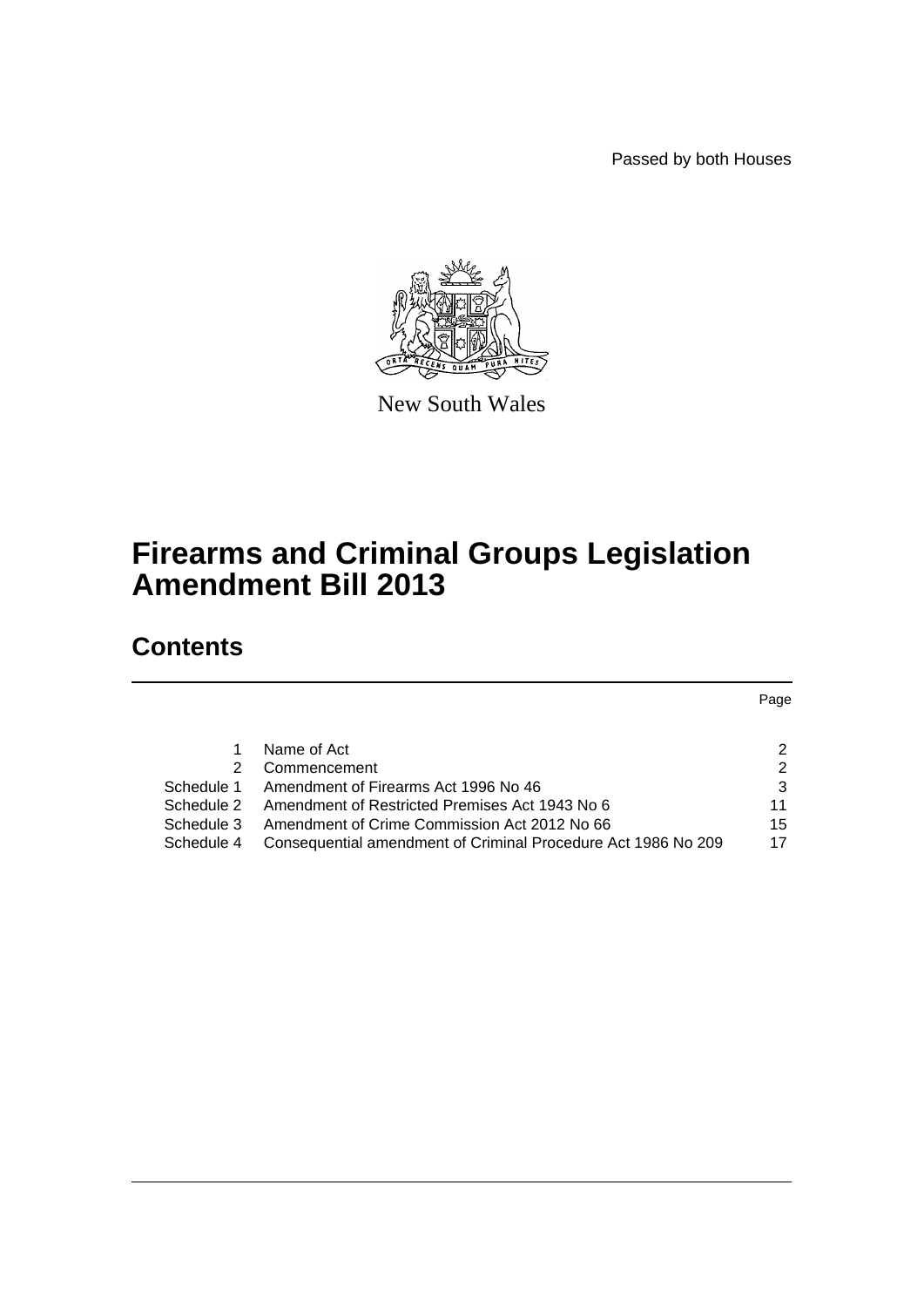*I certify that this public bill, which originated in the Legislative Assembly, has finally passed the Legislative Council and the Legislative Assembly of New South Wales.*

> *Clerk of the Legislative Assembly. Legislative Assembly, Sydney, , 2013*



New South Wales

# **Firearms and Criminal Groups Legislation Amendment Bill 2013**

Act No , 2013

An Act to amend the *Firearms Act 1996* to make further provision with respect to firearms prohibition orders and offences; to amend the *Restricted Premises Act 1943* to make further provision with respect to premises attended by reputed criminals; to amend the *Crime Commission* Act 2012 to provide for the investigation by the Crime Commission of the criminal activities of criminal groups; and for other purposes.

*I have examined this bill and find it to correspond in all respects with the bill as finally passed by both Houses.*

*Assistant Speaker of the Legislative Assembly.*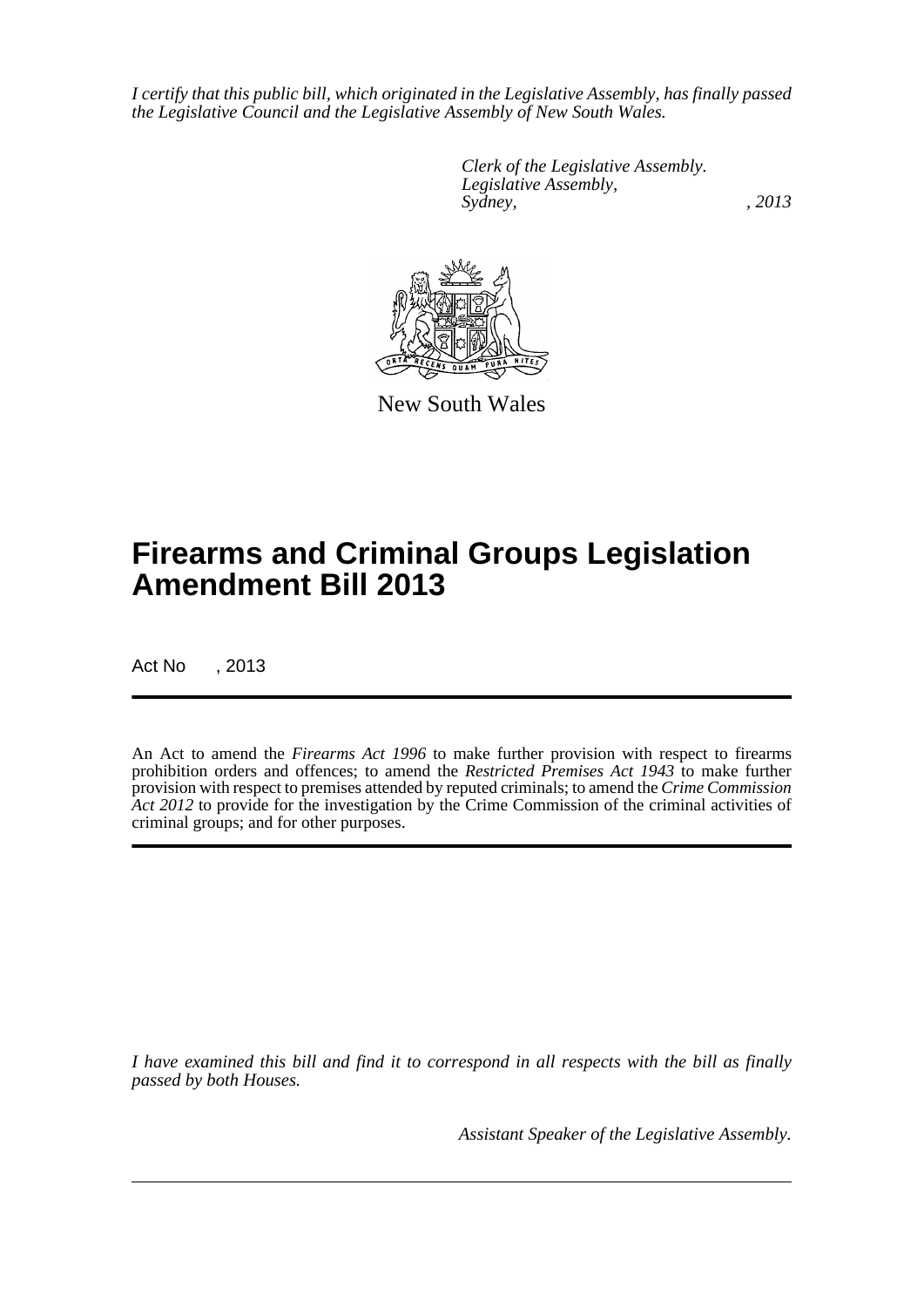## <span id="page-2-0"></span>**The Legislature of New South Wales enacts:**

## **1 Name of Act**

This Act is the *Firearms and Criminal Groups Legislation Amendment Act 2013*.

## <span id="page-2-1"></span>**2 Commencement**

This Act commences on a day or days to be appointed by proclamation.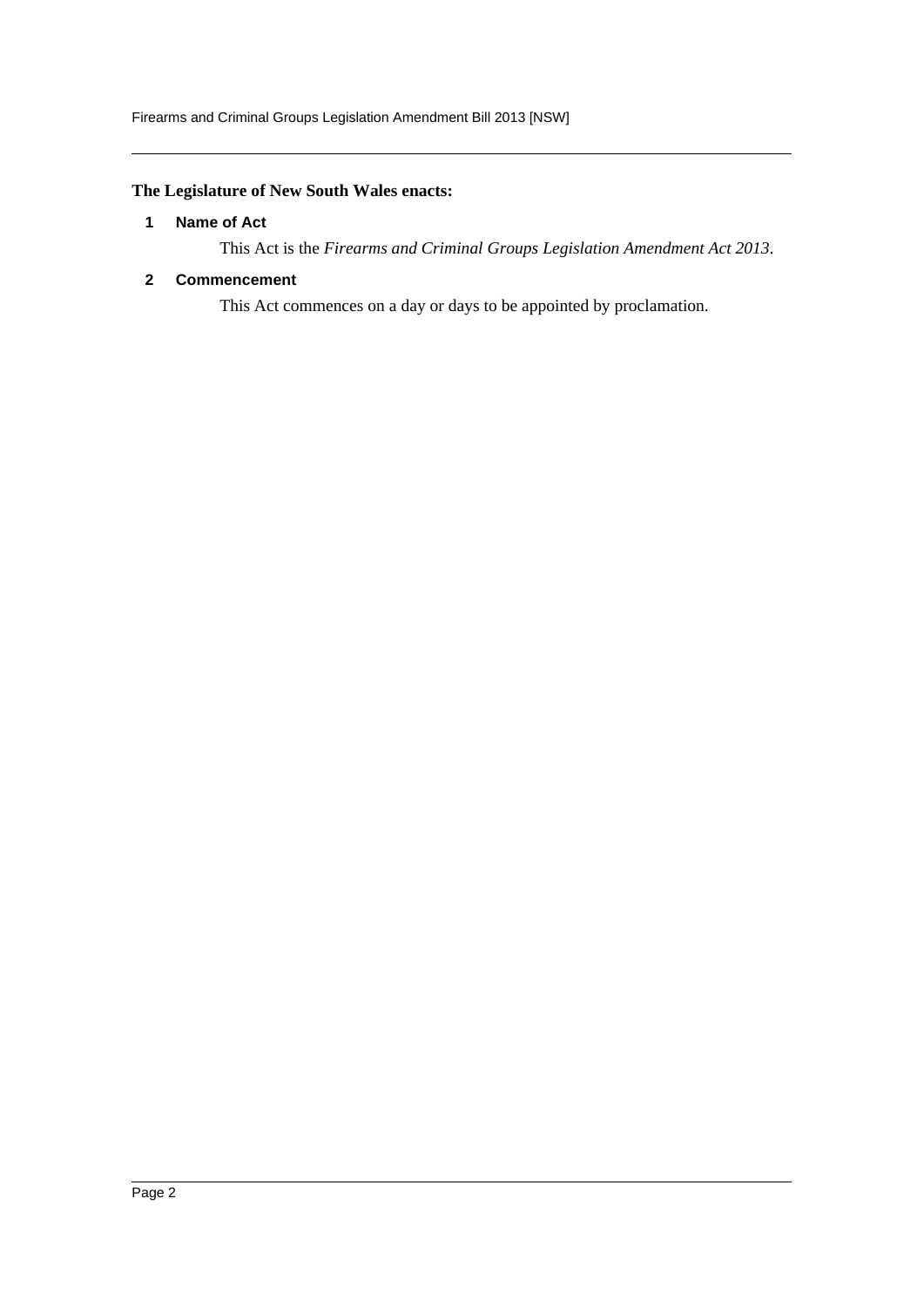## <span id="page-3-0"></span>**Schedule 1 Amendment of Firearms Act 1996 No 46**

## **[1] Section 3 Principles and objects of Act**

Omit "sales" from section 3 (2) (d). Insert instead "supply".

## **[2] Section 4 Definitions**

Omit the definition of *acquire* in section 4 (1). Insert instead: *acquire* means accept or receive supply of.

## **[3] Section 4 (1), definition of "firearms dealer"**

Omit "purchases, sells, transfers" from paragraph (a). Insert instead "acquires, supplies".

## **[4] Section 4 (1), definitions of "purchase" and "sell"**

Omit the definitions.

## **[5] Section 4 (1), definition of "supply"**

Insert in alphabetical order:

*supply* means transfer ownership of, whether by sale, gift, barter, exchange or otherwise, and includes the following:

- (a) offer for supply, receive for supply, have in possession for supply or expose or exhibit for supply,
- (b) conduct negotiations for supply,
- (c) consign or deliver for supply,
- (d) cause or allow supply.

## **[6] Section 4 (3) (b)**

Omit "bought". Insert instead "acquired".

## **[7] Section 4 (3) (b)**

Omit "sold". Insert instead "supplied".

## **[8] Sections 6A (4) and (5), 37 (1) (b), 45 (2) and (3), 51, 51A (2), 51B (2) and (8), 51BA, 51BB (2) and 54**

Omit "sale" wherever occurring. Insert instead "supply".

## **[9] Sections 6A (4) and (5), 45 (2) and (3), 45A (3) and 52 (3)**

Omit "purchase" wherever occurring. Instead "acquisition".

## **[10] Sections 7 (1) and (2) (a), 36 (1), 50, 50AA (2), 50A (2), 51 (1A) and (2A), 51A, 51BA (2), 51D (2), 70 and 72 (1)**

Omit "prohibited firearm or pistol" wherever occurring.

Insert instead "pistol or prohibited firearm".

## **[11] Section 8 Licence categories and authority conferred by licence**

Omit "purchase, sell, transfer" where firstly and secondly occurring in the matter under the heading "**Firearms dealer licence**" in section 8 (1).

Insert instead "acquire, supply".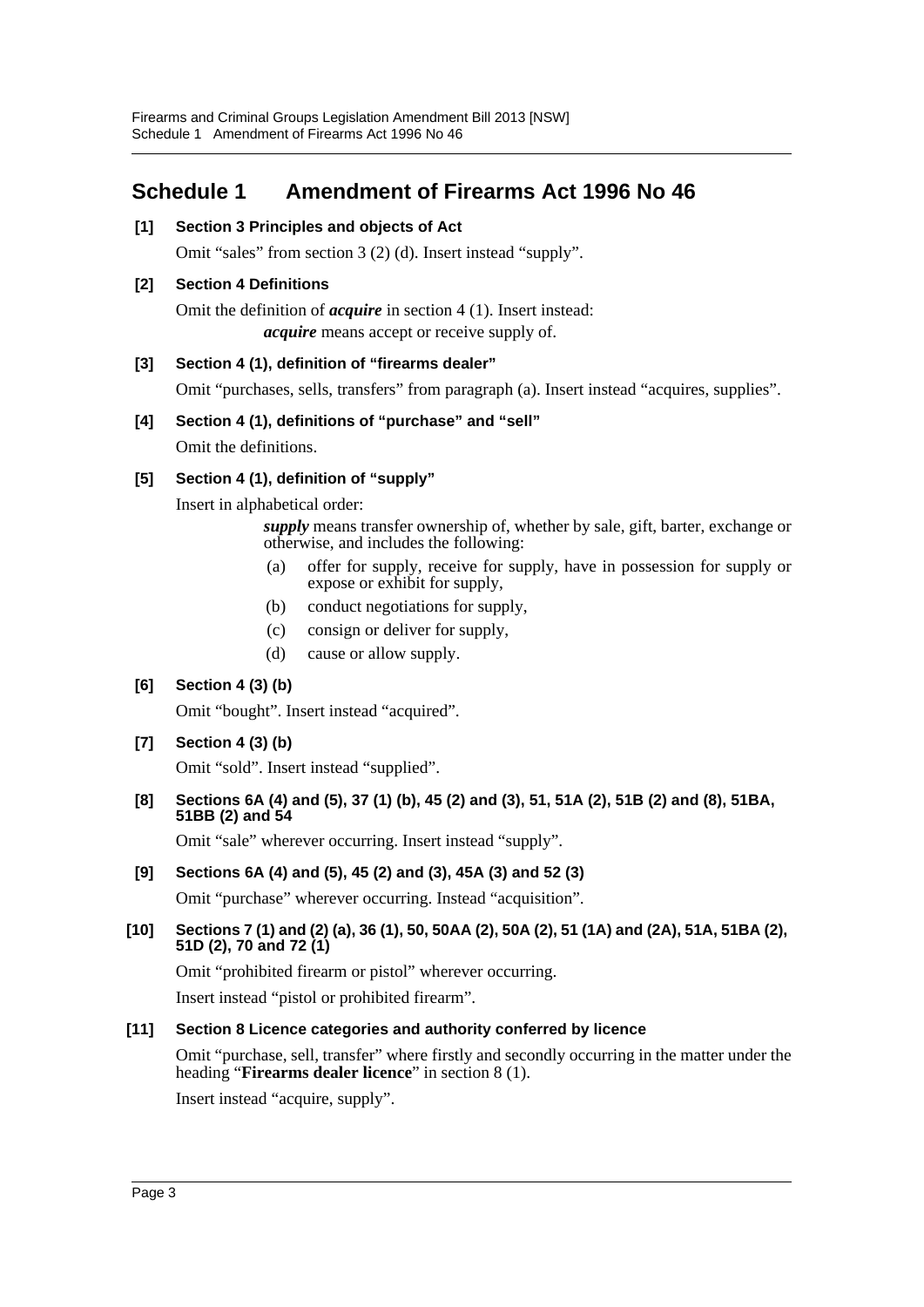## **[12] Section 8 (1)**

Omit "purchase or sell" wherever occurring in the matter under the heading "**Firearms dealer licence**".

Insert instead "acquire or supply".

## **[13] Section 8 (1)**

Omit "purchase, sell, transfer, supply" from the matter under the heading "**Firearms dealer licence**".

Insert instead "acquire, supply".

## **[14] Section 20 Firearms collector licences—special conditions**

Omit "sold, transferred or otherwise disposed of" from section 20 (c). Insert instead "supplied".

## **[15] Section 20 (d)**

Omit "bought, or otherwise acquired,". Insert instead "acquired".

## **[16] Section 28 General power to issue permits**

Omit ", selling or transfer" from section 28 (d). Insert instead "or supply".

## **[17] Section 30 General provisions relating to permits**

Insert after section 30 (3):

(3A) A permit that authorises a person to possess or use a firearm is automatically revoked if the holder of the permit becomes subject to a firearms prohibition order.

## **[18] Section 30 (5)**

Insert "by the Commissioner" after "a permit".

**[19] Sections 36 (1), 51 (1)–(2A), 51BA (1) and (2), 61 (1), 62 (1) (c), 64 (2) and 65A (1)** Omit "sell" wherever occurring. Insert instead "supply".

## **[20] Sections 36 (1), 49 (1), 50, 50AA (1) and (2), 51A (2) and 65 (2)**

Omit "purchase" wherever occurring. Insert instead "acquire".

**[21] Section 36 Unregistered firearms**

Omit "purchasing" from section 36 (3). Insert instead "acquiring".

## **[22] Sections 37 (1) (b), 45 (2) (d) (iii) and (6) (c) and 45A (7) (b)** Omit "sold" wherever occurring. Insert instead "supplied".

## **[23] Sections 45 (6) (c), 45A (3) (a) and (7) (b) and 65 (2)**

Omit "purchased" wherever occurring. Insert instead "acquired".

## **[24] Section 45A Recording of ammunition transactions**

Omit "sales and purchases" wherever occurring in section 45A (1) and (6). Insert instead "transactions involving the supply or acquisition".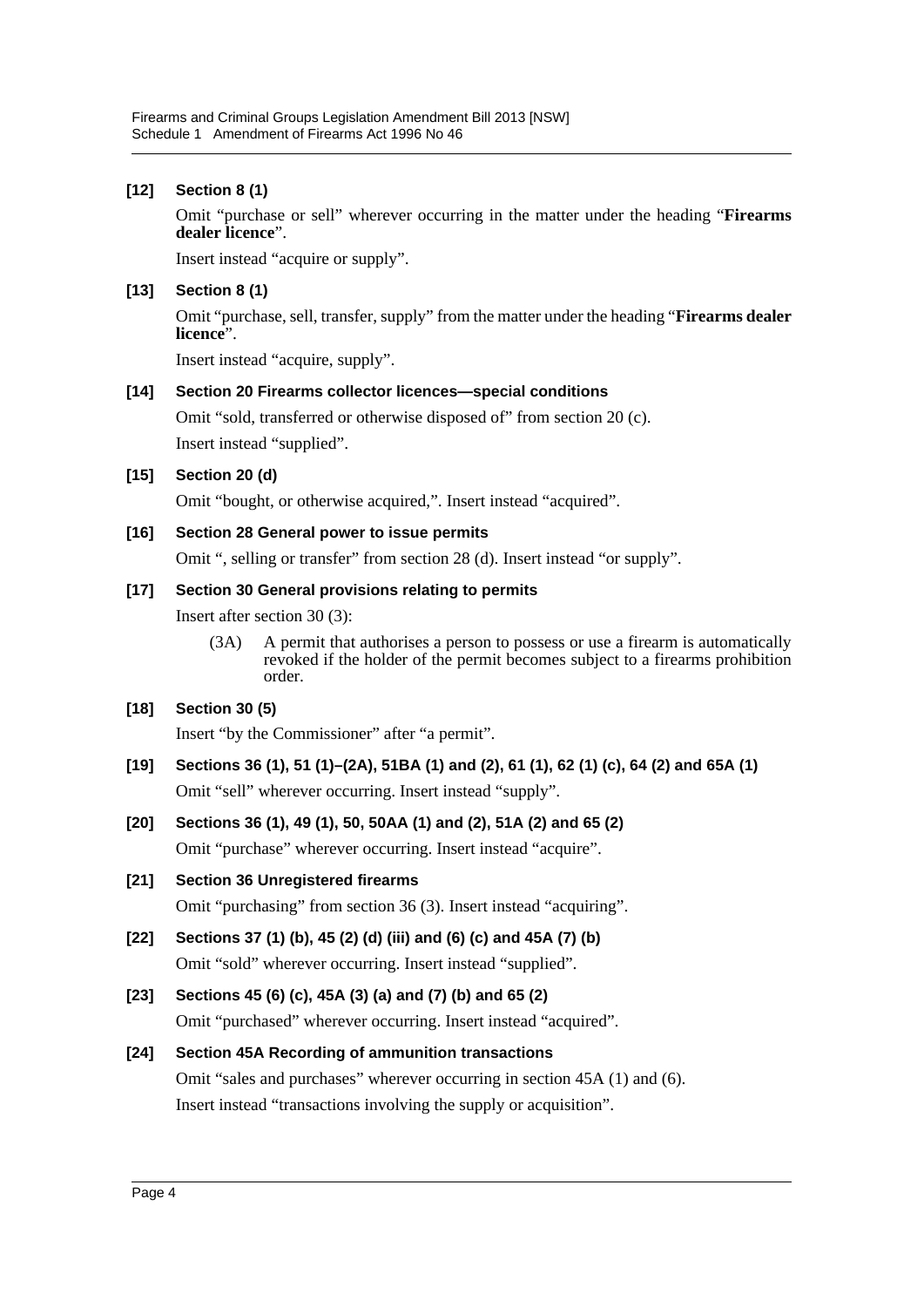## **[25] Section 45A (2)**

Omit the subsection. Insert instead:

- (2) The record must contain the following particulars for each transaction involving the supply of ammunition by the dealer:
	- (a) the name and address of the other person to whom the ammunition was supplied,
	- (b) the number of the other person's licence or permit for a firearm that takes the ammunition or for a permit that authorises the person to acquire the ammunition,
	- (c) in the case of the supply of ammunition that is subject to the requirements of section 65A—the number of the relevant notice of registration for a firearm or permit to acquire a firearm that was seen by the dealer at the time of the supply,
	- (d) in the case of the supply of ammunition to a member of a shooting club by the club armourer for the club for use in a club firearm (as referred to in section 65A)—the number of the relevant notice of registration for the club firearm concerned,
	- (e) such other particulars as may be prescribed by the regulations.

## **[26] Section 45A (4)**

Omit the subsection. Insert instead:

(4) A record under this section must, subject to the regulations, be made within 24 hours after the transaction to which it relates was made.

## **[27] Section 50B**

Insert after section 50A:

## **50B Giving possession of firearms or firearm parts to unauthorised persons**

(1) A person must not give possession of a firearm to another person unless the other person is authorised to possess the firearm by a licence or permit or is otherwise authorised to have possession of the firearm.

Maximum penalty: imprisonment for 14 years if the firearm concerned is a pistol or prohibited firearm, or imprisonment for 5 years in any other case. **Note.** Offences relating to "supply" (ie transferring ownership) are set out elsewhere in this Part.

(2) A person must not give possession of a firearm part to another person unless the other person is the holder of a licence or permit for the kind of firearm to which the firearm part relates or is otherwise authorised to have possession of the firearm part.

Maximum penalty: imprisonment for 14 years if the firearm part relates solely to any kind of pistol or prohibited firearm, or imprisonment for 5 years in any other case.

## **[28] Sections 51 (1) and (1A) and 51BA (1) and (2)**

Omit "seller" wherever occurring. Insert instead "supplier".

## **[29] Sections 51 (1) and (1A) and 51BA (1) and (2)**

Omit "(*the purchaser*)" wherever occurring.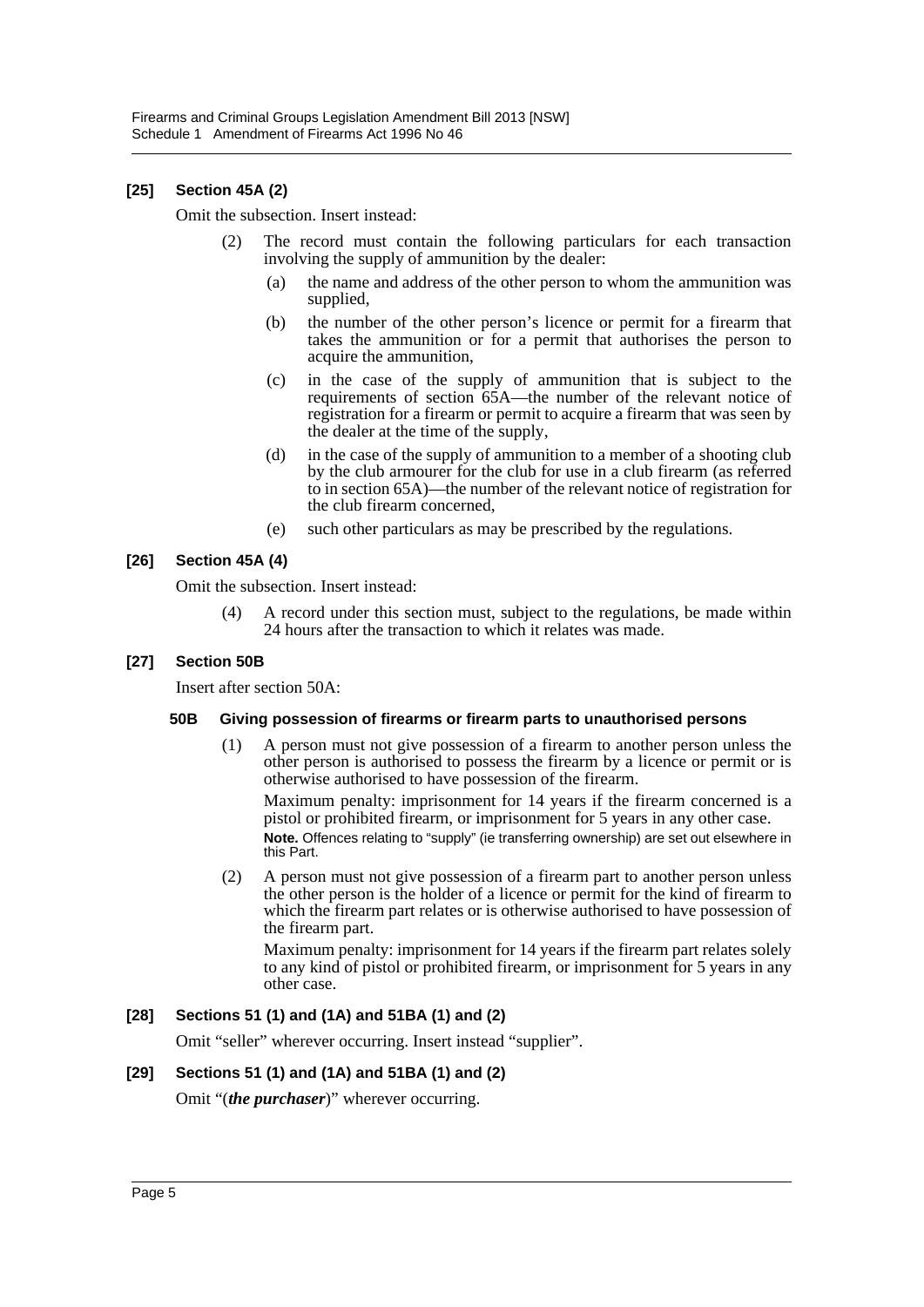## **[30] Sections 51 (1) and (1A) and 51BA (1) (b) and (2) (b)**

Omit "purchaser" wherever occurring. Insert instead "other person".

## **[31] Sections 51 (1) (b) and (1A) (b) and 51BA (1) (c) and (2) (c)**

Omit "purchaser's" wherever occurring. Insert instead "other person's".

## **[32] Section 51A Restrictions on acquiring firearms**

Omit section 51A (1). Insert instead:

- (1) A person (*the receiver*) must not acquire a firearm from another person (*the supplier*) unless:
	- (a) the supplier is authorised to possess the firearm by a licence or permit, and
	- (b) the supplier's licence or permit has been produced to, and inspected by, the receiver.

## **[33] Sections 51B (2) and 51BB (3)**

Omit "selling" wherever occurring. Insert instead "supplying".

## **[34] Section 51B Supplying firearms on an ongoing basis**

Omit "selling" wherever occurring in section 51B (3)–(8). Insert instead "supply".

#### **[35] Section 51CA**

Insert after section 51C:

#### **51CA Attempts**

Any person who attempts to commit an offence under another provision of this Act is guilty of an offence under that other provision and is liable, on conviction, to the same penalty applicable to an offence under that other provision.

#### **[36] Section 65 Supply, acquisition and possession of ammunition**

Omit section 65 (1). Insert instead:

- (1) A person must not supply or give possession of ammunition for any firearm to another person unless:
	- (a) the other person is the holder of a licence or permit for a firearm which takes that ammunition, or
	- (b) the other person is authorised to acquire it by a permit.
- (1A) In addition to subsection (1), a licensed firearms dealer must not supply or give possession of ammunition for any firearm to another person unless the firearms dealer has seen:
	- (a) a licence or permit held by the other person for a firearm which takes that ammunition, or
	- (b) a permit held by the other person authorising the person to acquire the ammunition.

**Note.** Section 65A imposes additional requirements for the supply of ammunition by licensed firearms dealers.

## **[37] Section 65A Supply of ammunition by firearms dealers—additional requirements**

Omit "purchaser" wherever occurring in section 65A (1). Insert instead "person".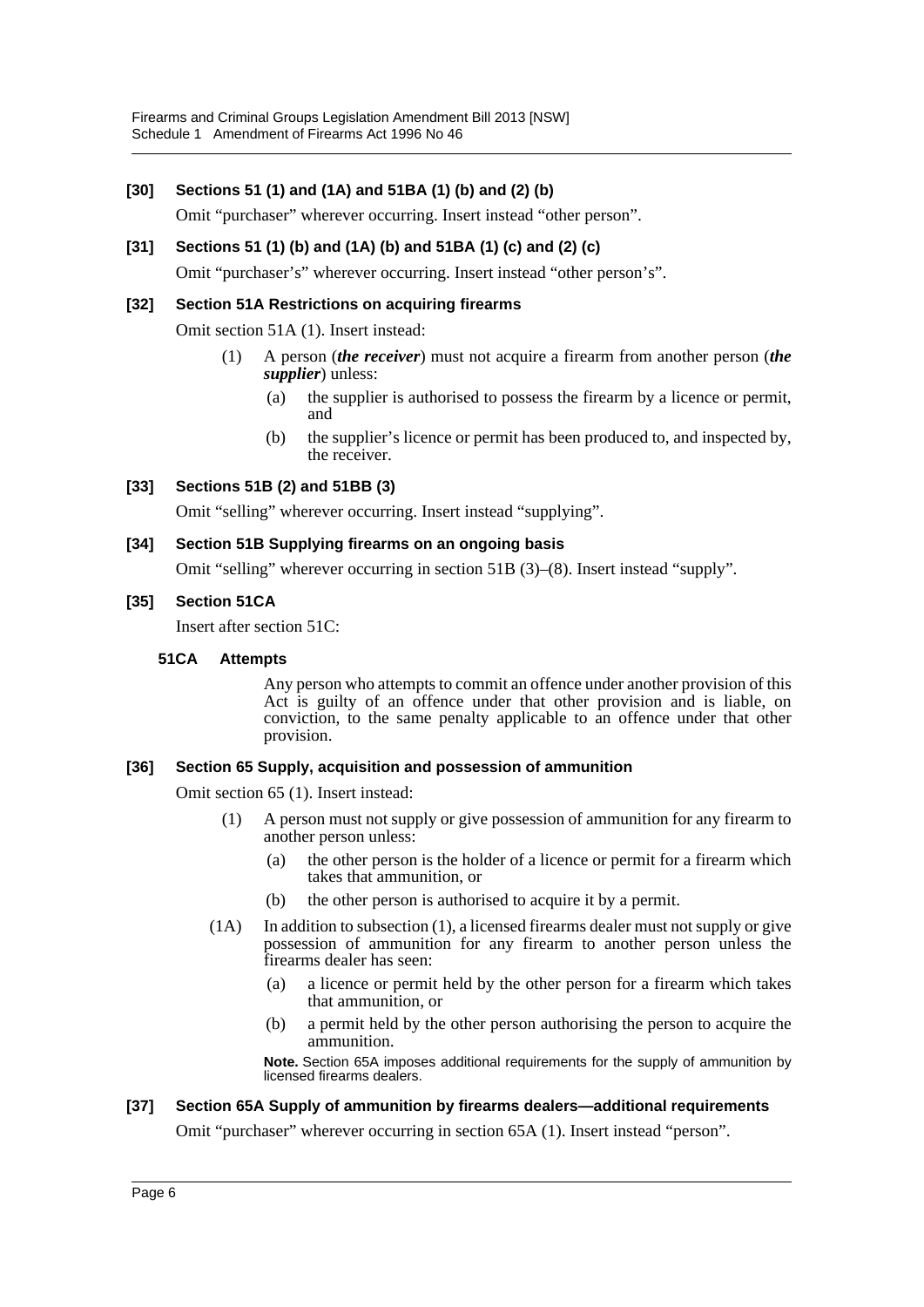## **[38] Section 65A (3) and (4)**

Omit "a sale" wherever occurring. Insert instead "the supply".

#### **[39] Part 7**

Omit the Part. Insert instead:

## **Part 7 Firearms prohibition orders**

#### **73 Firearms prohibition orders**

- (1) The Commissioner may make a firearms prohibition order against a person if, in the opinion of the Commissioner, the person is not fit, in the public interest, to have possession of a firearm.
- (2) A firearms prohibition order takes effect when a police officer serves a copy of the order personally on the person against whom it is made.
- (3) The Commissioner may revoke a firearms prohibition order at any time for any or no stated reason.

#### **74 Effect of firearms prohibition order**

#### (1) **Prohibition on persons acquiring, possessing or using firearms, firearm parts or ammunition**

A person who is subject to a firearms prohibition order must not acquire, possess or use a firearm.

Maximum penalty: imprisonment for 14 years if the firearm is a pistol or prohibited firearm, or imprisonment for 5 years in any other case.

(2) A person who is subject to a firearms prohibition order must not acquire or possess a firearm part.

Maximum penalty: imprisonment for 14 years if the firearm part relates solely to any kind of pistol or prohibited firearm, or imprisonment for 5 years in any other case.

(3) A person who is subject to a firearms prohibition order must not acquire or possess ammunition.

Maximum penalty: imprisonment for 5 years.

(4) **Prohibition on supplying firearms etc to persons subject to orders**

A person must not supply or give possession of a firearm or firearm part to another person knowing that the other person is subject to a firearms prohibition order.

Maximum penalty: imprisonment for 14 years if the firearm is a pistol or prohibited firearm or if the firearm part relates solely to any kind of pistol or prohibited firearm, or imprisonment for 5 years in any other case.

(5) A person must not supply or give possession of ammunition to another person knowing that the other person is subject to a firearms prohibition order. Maximum penalty: imprisonment for 5 years.

(6) **Prohibition on persons residing at premises where there are firearms etc**

A person who is subject to a firearms prohibition order is guilty of an offence if a firearm, firearm part or ammunition is kept or found on premises at which the person is residing.

Maximum penalty: 50 penalty units or imprisonment for 12 months, or both.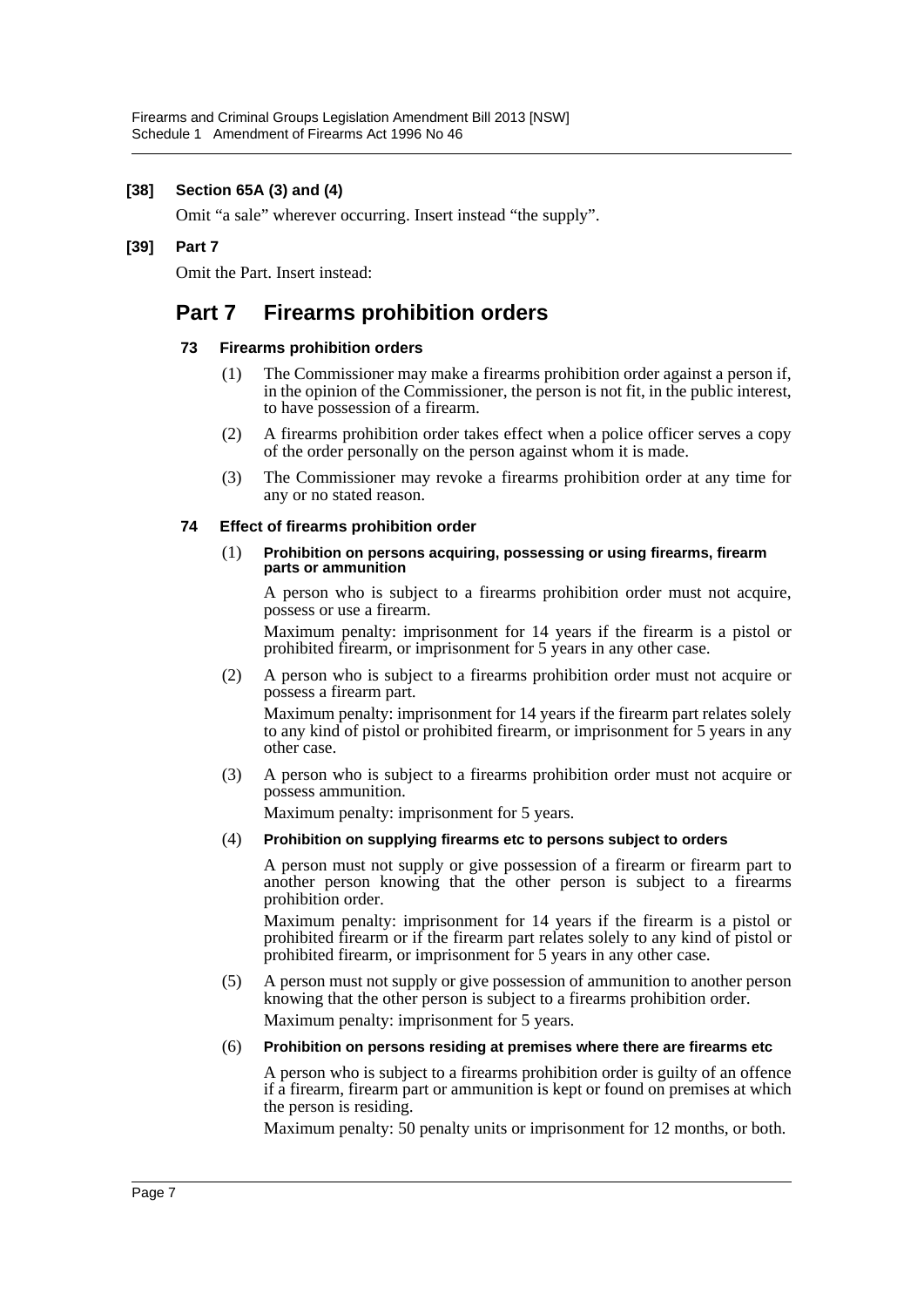- (7) It is a defence to a prosecution for an offence under subsection (6) if the defendant proves that the defendant:
	- (a) did not know, and could not reasonably be expected to have known, that the firearm, firearm part or ammunition was on the premises, or
	- (b) took reasonable steps to prevent the firearm, firearm part or ammunition from being on the premises.

#### (8) **Prohibition on persons attending certain premises**

A person who is subject to a firearms prohibition order must not without reasonable excuse attend:

- (a) the premises specified in a firearms dealer's licence, or
- (b) a shooting range, or
- (c) the premises of a firearms club, or
- (d) any other premises of a kind prescribed by the regulations.

Maximum penalty: 50 penalty units or imprisonment for 12 months, or both.

(9) Membership of a firearms club is not a reasonable excuse for the purposes of subsection  $(8)$ .

#### (10) **Exemptions**

The Commissioner may by order exempt a person, either unconditionally or subject to conditions, from a specified provision of this section.

#### (11) **Proof of possession of firearm parts and ammunition**

For the purposes of any proceedings for an offence under this section, a reference in section 4A to a firearm is taken to include a reference to a firearm part or ammunition.

#### **74A Powers of police to search for firearms in possession of person subject to firearms prohibition order**

- (1) The powers of a police officer under this section may be exercised as reasonably required for the purposes of determining whether a person who is subject to a firearms prohibition order has committed an offence under section 74 (1), (2) or  $(3)$ .
- (2) A police officer may:
	- (a) detain a person who is subject to a firearms prohibition order, or
	- (b) enter any premises occupied by or under the control or management of such a person, or
	- (c) stop and detain any vehicle, vessel or aircraft occupied by or under the control or management of such a person,

and conduct a search of the person, or of the premises, vehicle, vessel or aircraft, for any firearms, firearm parts or ammunition.

(3) In this section, *premises* includes any place, whether built on or not.

#### **74B Monitoring of police search powers by Ombudsman**

- (1) For the period of 2 years after the commencement of section 74A, the Ombudsman is to keep under scrutiny the exercise of powers conferred on police officers under that section.
- (2) For that purpose, the Ombudsman may require the Commissioner to provide information about the exercise of those powers.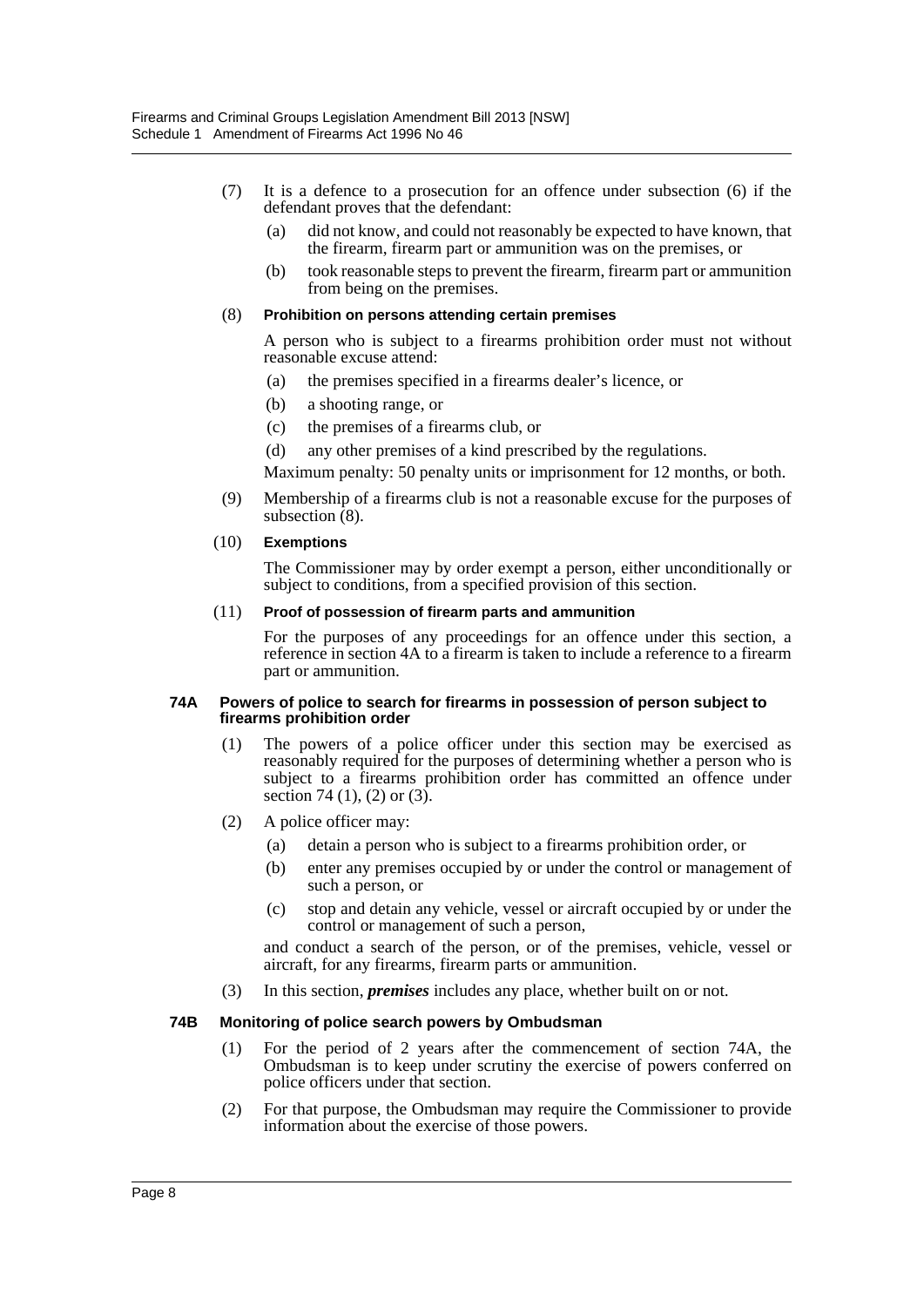- (3) The Ombudsman must, as soon as practicable after the end of that 2-year period, prepare a report on the exercise of the powers conferred on police officers under section 74A and furnish a copy of the report to the Minister, the Attorney General and the Commissioner.
- (4) The Ombudsman may in the report identify, and include recommendations for consideration by the Minister about, amendments that might appropriately be made to this Act with respect to the exercise of functions conferred on police officers under section 74A.
- (5) The Minister is to lay (or cause to be laid) a copy of the report furnished to the Minister under this section before both Houses of Parliament as soon as practicable after the Minister receives the report.
- (6) If a House of Parliament is not sitting when the Minister seeks to lay a report before it, the Minister may present copies of the report to the Clerk of the House concerned.
- (7) The report that is presented to the Clerk of a House:
	- (a) is, on presentation and for all purposes, taken to have been laid before the House, and
	- (b) may be printed by authority of the Clerk of the House, and
	- (c) if so printed, is for all purposes taken to be a document published by or under the authority of the House, and
	- (d) is to be recorded:
		- (i) in the case of the Legislative Council, in the Minutes of the Proceedings of the Legislative Council, and
		- (ii) in the case of the Legislative Assembly, in the Votes and Proceedings of the Legislative Assembly,

on the first sitting day of the House after receipt of the report by the Clerk.

## **[40] Section 75 Review by Administrative Decisions Tribunal of certain decisions**

Insert after section 75 (1):

- (1A) Despite subsection (1), a person may not apply for a review of a firearms prohibition order made against the person if the person would be required under section 11 (5) or 29 (3) to be refused a licence or permit (a *disqualified person*) had the person not been subject to a firearms prohibition order.
- (1B) However, the decision to make a firearms prohibition order against a disqualified person is taken to be a reviewable decision for the purposes of section 53 (Internal reviews) of the *Administrative Decisions Tribunal Act 1997* and that section applies, with such modifications as are necessary, in relation to the decision to make such an order.

## **[41] Section 81 Delegation**

Insert after section 81 (2):

(2A) Despite subsection (1), the functions of the Commissioner under section 73 or 74 may be delegated only to a police officer of or above the rank of inspector.

## **[42] Section 84 Proceedings for offences**

Insert "50B," after "50A (1)," in section 84 (2).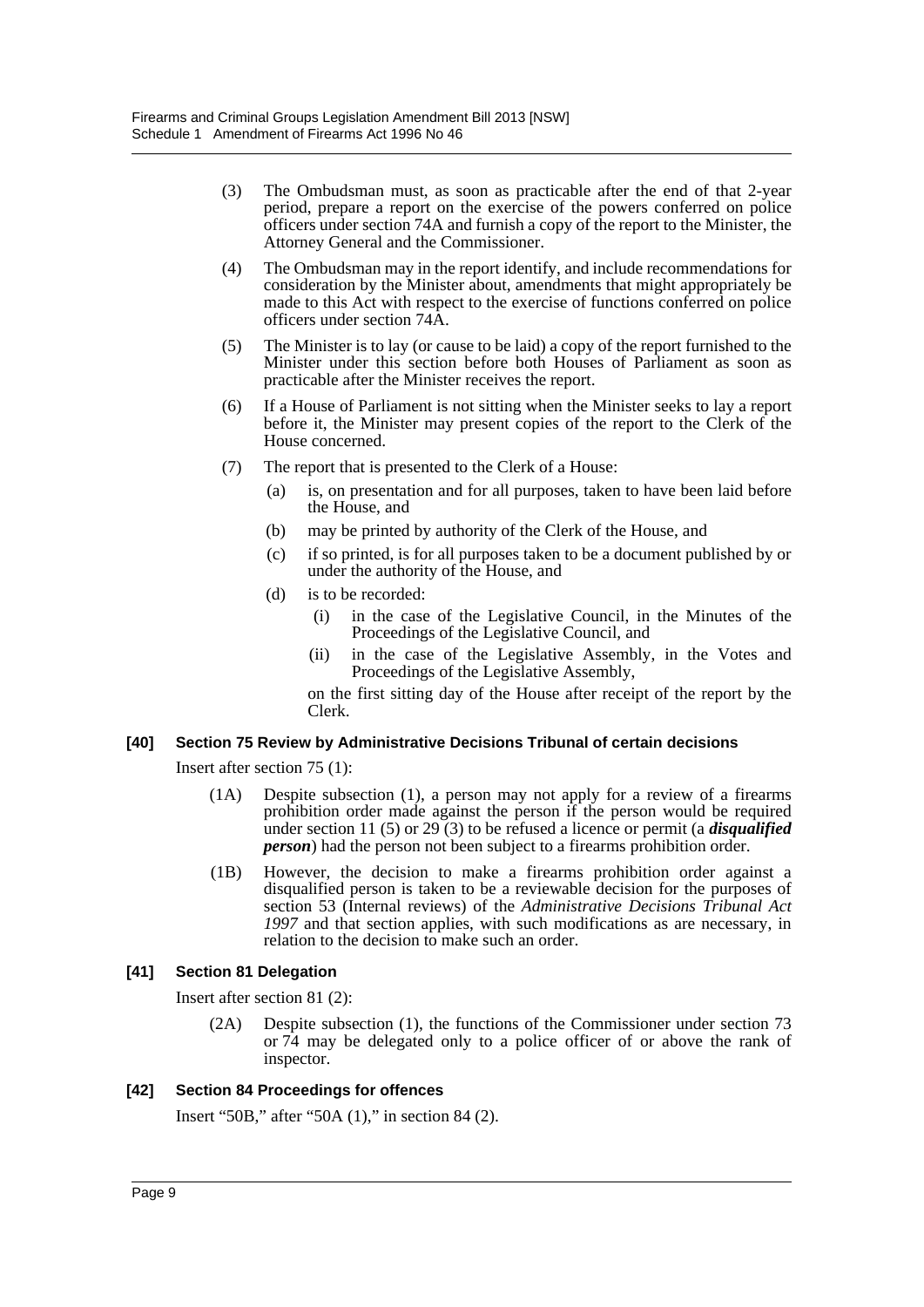## **[43] Section 84 (2)**

Omit "74". Insert instead "74 (1)–(5)".

## **[44] Schedule 3 Savings and transitional provisions**

Insert at the end of the Schedule with appropriate Part and clause numbering:

## **Part Provision consequent on enactment of Firearms and Criminal Groups Legislation Amendment Act 2013**

## **Existing firearms prohibition orders**

Part 7 of this Act (as substituted by the *Firearms and Criminal Groups Legislation Amendment Act 2013*) extends to a firearms prohibition order in force immediately before that substitution.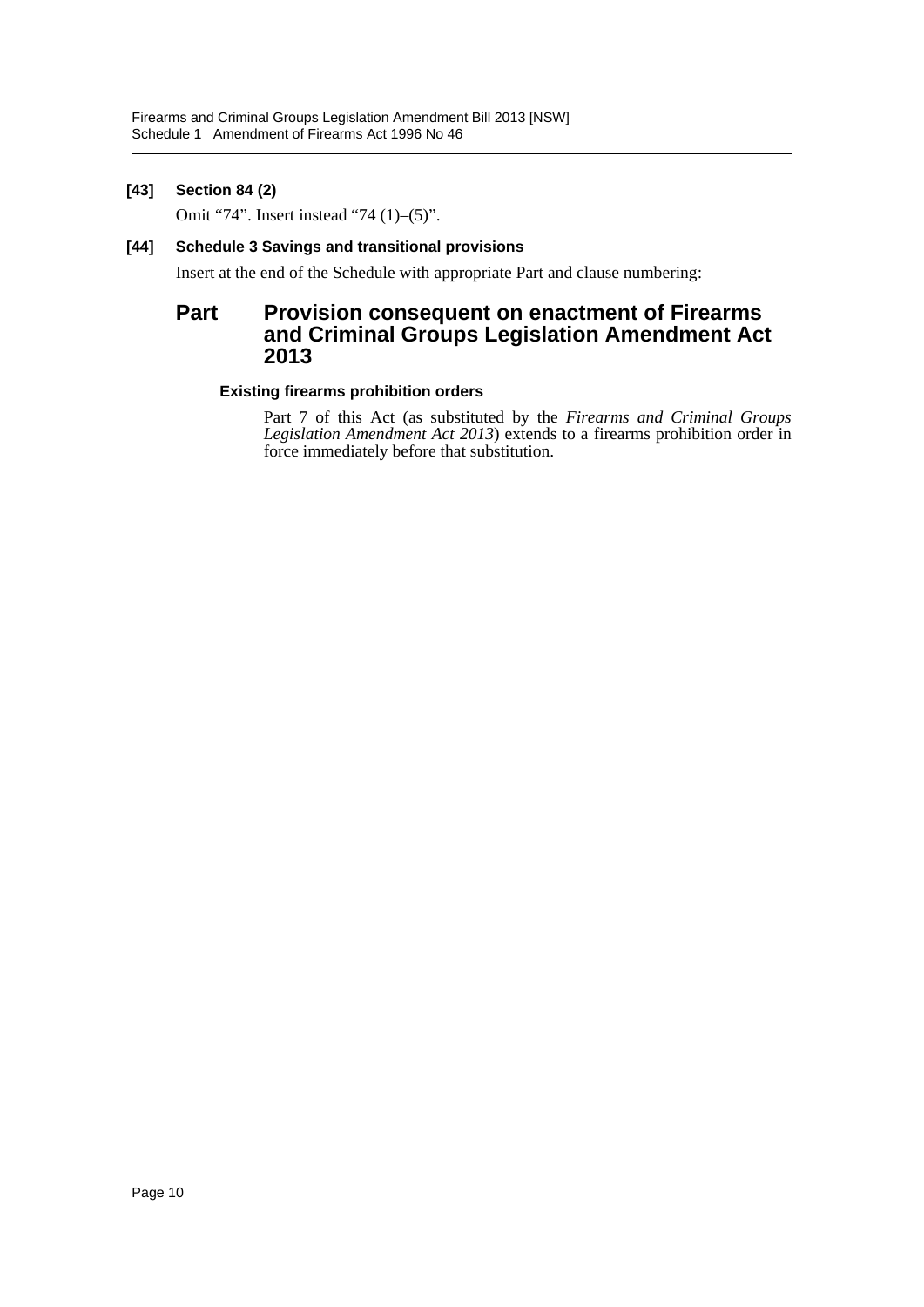## <span id="page-11-0"></span>**Schedule 2 Amendment of Restricted Premises Act 1943 No 6**

## **[1] Section 2 Definitions**

Insert in alphabetical order:

*associate of a reputed criminal* includes (without limitation) a person who has been given an official warning under section 93X of the *Crimes Act 1900*.

*explosive* has the same meaning as in the *Explosives Act 2003*.

*reputed criminal* includes (without limitation) a person who:

- (a) has been convicted of an indictable offence (including an offence under section 93X of the *Crimes Act 1900*), or
- (b) is engaged in an organised criminal activity within the meaning of section 46AA of the *Law Enforcement (Powers and Responsibilities) Act 2002*, or
- (c) is a controlled member of a declared organisation within the meaning of the *Crimes (Criminal Organisations Control) Act 2012*.

*reputed criminal declaration*—see section 3 (3).

*weapon* means:

- (a) a firearm, or an imitation firearm, within the meaning of the *Firearms Act 1996*, or
- (b) a prohibited weapon within the meaning of the *Weapons Prohibition Act 1998*.

## **[2] Section 3 Declaration by Supreme Court or District Court in relation to premises**

Insert after section 3 (2):

- (3) The appropriate Court may, in declaring premises to be premises to which this Part applies, state that the reason (or the predominant reason) for the declaration is that:
	- (a) reputed criminals have attended or are likely to attend the premises, or
	- (b) a reputed criminal has, or takes part or assists in, the control or management of the premises.

Any such declaration is a *reputed criminal declaration* for the purposes of this Act.

## **[3] Sections 8 (2) and 9 (2)**

Omit "this section" wherever occurring. Insert instead "subsection (1)".

## **[4] Section 8 Offence by owner of premises**

Insert after section 8 (2):

- (2A) After the service of a notice under section 6 on the owner of premises of the making of a reputed criminal declaration, the owner is guilty of an offence if, while the declaration is in force, a reputed criminal:
	- (a) attends the premises, or
	- (b) has, or takes part or assists in, the control or management of the premises.

Maximum penalty: 150 penalty units or imprisonment for 3 years, or both.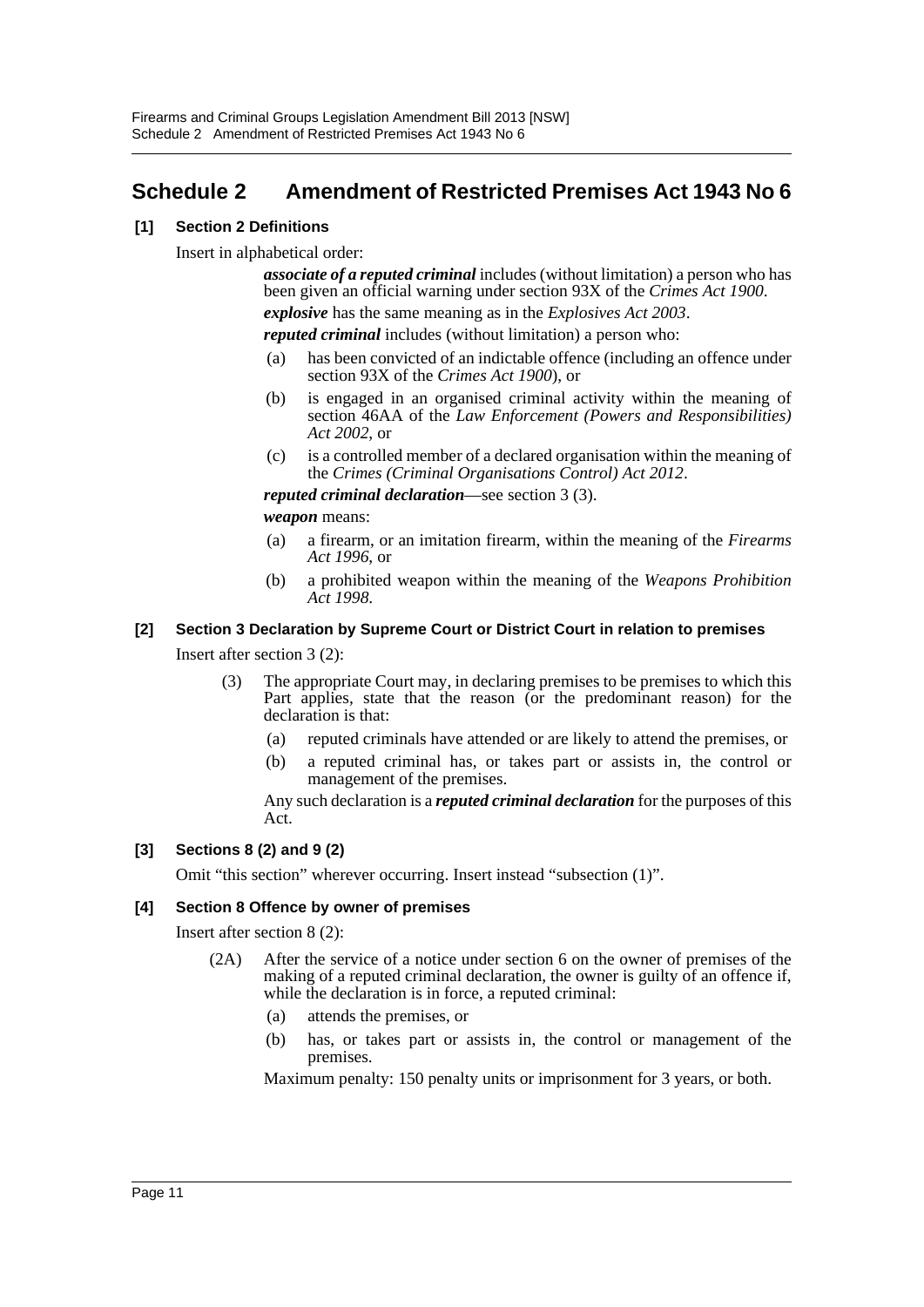- (2B) An owner of premises is not guilty of an offence under subsection (2A) if the owner proves that he or she has taken all reasonable steps to prevent a reputed criminal:
	- (a) attending the premises, or
	- (b) having, or taking part or assisting in, the control or management of the premises.
- (2C) A person is not liable to be convicted of an offence under both subsections (1) and (2A) in respect of essentially the same facts.

## **[5] Section 9 Offence by occupier of premises**

Insert after section 9 (2):

- (3) After the service of a notice under section 6 on the occupier of premises of the making of a reputed criminal declaration, the occupier is guilty of an offence if, while the declaration is in force, a reputed criminal:
	- (a) attends the premises, or
	- (b) has, or takes part or assists in, the control or management of the premises.

Maximum penalty: 150 penalty units or imprisonment for 3 years, or both.

- (4) An occupier of premises is not guilty of an offence under subsection (3) if the occupier proves that he or she has taken all reasonable steps to prevent a reputed criminal:
	- (a) attending the premises, or
	- (b) having, or taking part or assisting in, the control or management of the premises.
- (5) A person is not liable to be convicted of an offence under both subsections (1) and (3) in respect of essentially the same facts.

## **[6] Section 10 Entry by police**

Insert after section 10 (e):

(f) search the premises for, and seize, any weapon or explosive.

## **[7] Section 12 Evidence of certain matters**

Insert "or any weapon or explosive" after "section 10".

## **[8] Section 13 Suspected premises—issue of search warrant**

Insert "or any weapon or explosive" after "section 10 (e)" in section 13 (3) (b).

## **[9] Section 13A Forfeiture or disposal of seized articles**

Omit "liquor, drug, drinking glass, vessel, container or device" wherever occurring. Insert instead "article".

## **[10] Section 13A (5)**

Insert after section 13A (4):

(5) In this section:

*article* means any liquor, drug, drinking glass, vessel, container or device or any weapon or explosive.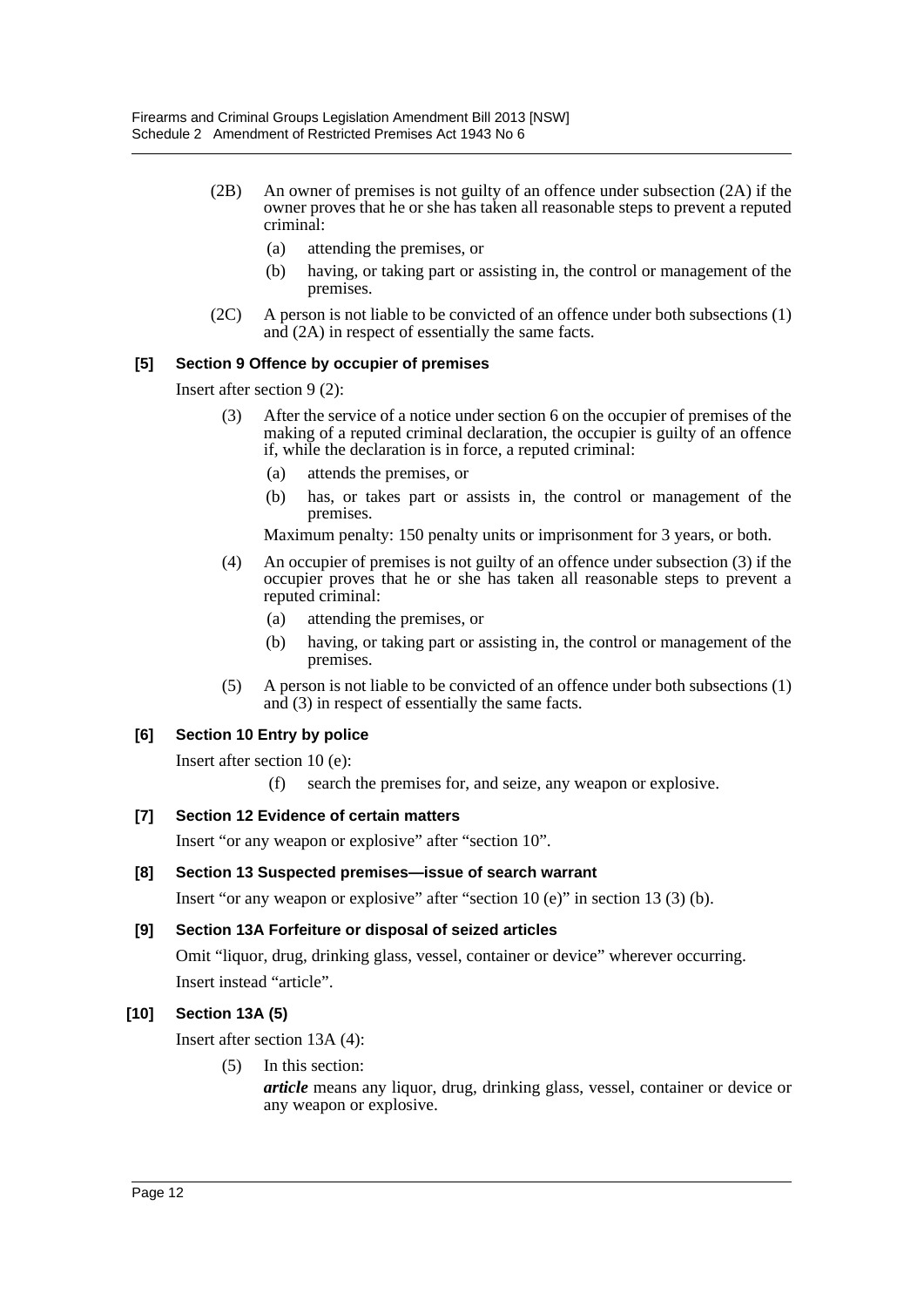## **[11] Section 18A Proceedings for offences**

Insert at the end of the section:

(2) Despite subsection (1), an offence under section 8 (2A) or 9 (3) may be prosecuted on indictment. However, Chapter 5 of the *Criminal Procedure Act 1986* (which relates to the summary disposal of certain indictable offences unless an election is made by the prosecution to proceed on indictment) applies to and in respect of an offence under section 8 (2A) or 9 (3).

## **[12] Section 20A**

Insert after section 20:

## **20A Monitoring of police powers and new offence provisions by Ombudsman**

- (1) For the period of 2 years after the commencement of the amendment made to section 10 of this Act by the *Firearms and Criminal Groups Legislation Amendment Act 2013*, the Ombudsman is to keep under scrutiny the exercise of powers conferred on police officers as a consequence of the amendments made to this Act by that amendment Act (the *relevant police powers*).
- (2) For that purpose, the Ombudsman may require the Commissioner of Police to provide information about the exercise of the relevant police powers.
- (3) In that period, the Ombudsman is to also monitor the operation of sections  $\hat{8}$  (2A) and 9 (3) (the *new offence provisions*). For that purpose, the Commissioner of Police is to ensure that the Ombudsman is provided with information about any prosecutions brought under the new offence provisions.
- (4) The Ombudsman must, as soon as practicable after the end of that 2-year period, prepare a report on the exercise of the relevant police powers and on the operation of the new offence provisions and furnish a copy of the report to the Minister, the Attorney General and the Commissioner of Police.
- (5) The Ombudsman may in the report identify, and include recommendations for consideration by the Minister about, amendments that might appropriately be made to this Act with respect to the exercise of the relevant police powers and the new offence provisions.
- (6) The Minister is to lay (or cause to be laid) a copy of the report furnished to the Minister under this section before both Houses of Parliament as soon as practicable after the Minister receives the report.
- (7) If a House of Parliament is not sitting when the Minister seeks to lay a report before it, the Minister may present copies of the report to the Clerk of the House concerned.
- (8) The report that is presented to the Clerk of a House:
	- (a) is, on presentation and for all purposes, taken to have been laid before the House, and
	- (b) may be printed by authority of the Clerk of the House, and
	- (c) if so printed, is for all purposes taken to be a document published by or under the authority of the House, and
	- (d) is to be recorded:
		- (i) in the case of the Legislative Council, in the Minutes of the Proceedings of the Legislative Council, and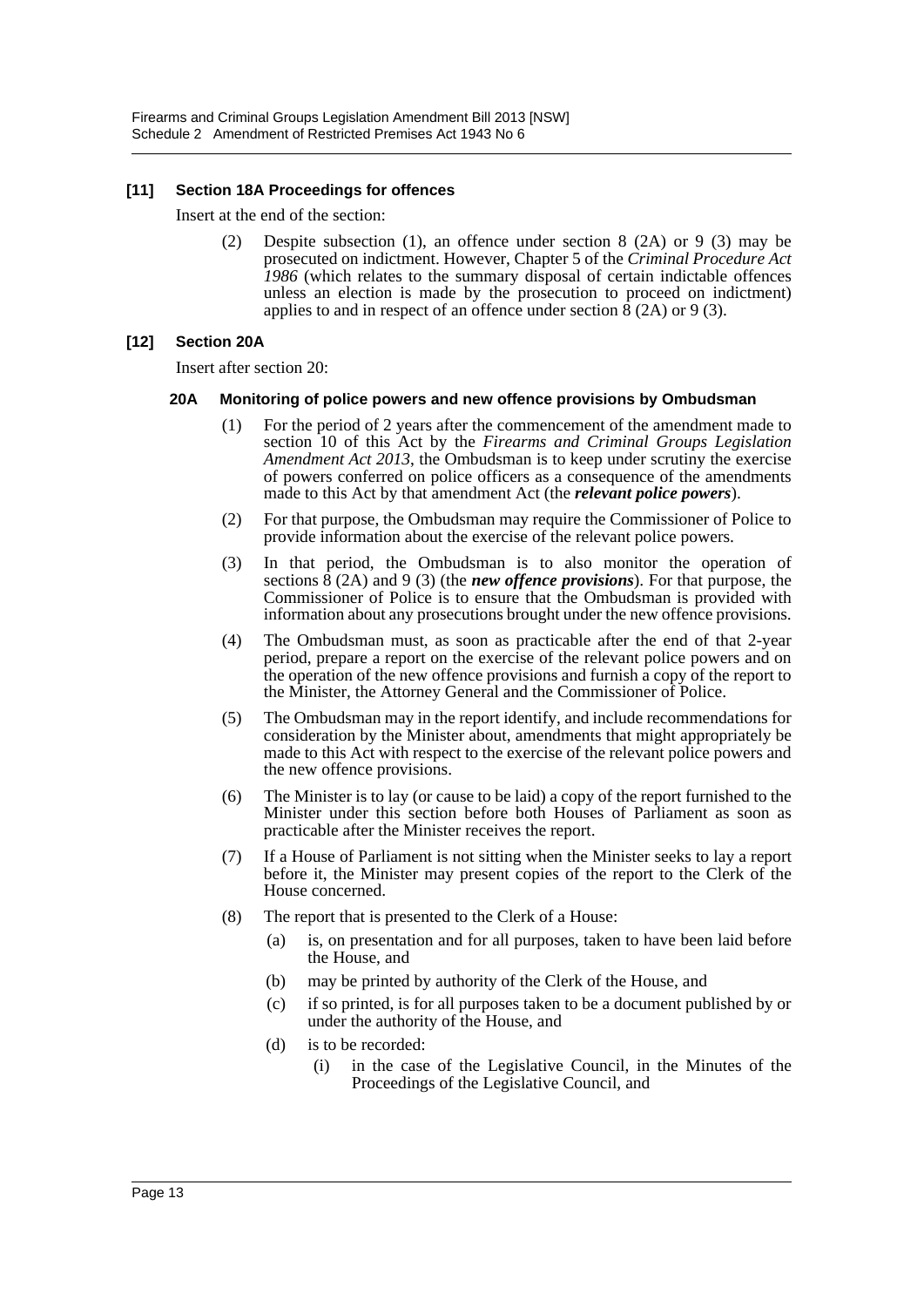(ii) in the case of the Legislative Assembly, in the Votes and Proceedings of the Legislative Assembly, on the first sitting day of the House after receipt of the report by the

Clerk.

## **[13] Schedule 1 Savings, transitional and other provisions**

Insert at the end of clause 1 (1):

any other Act that amends this Act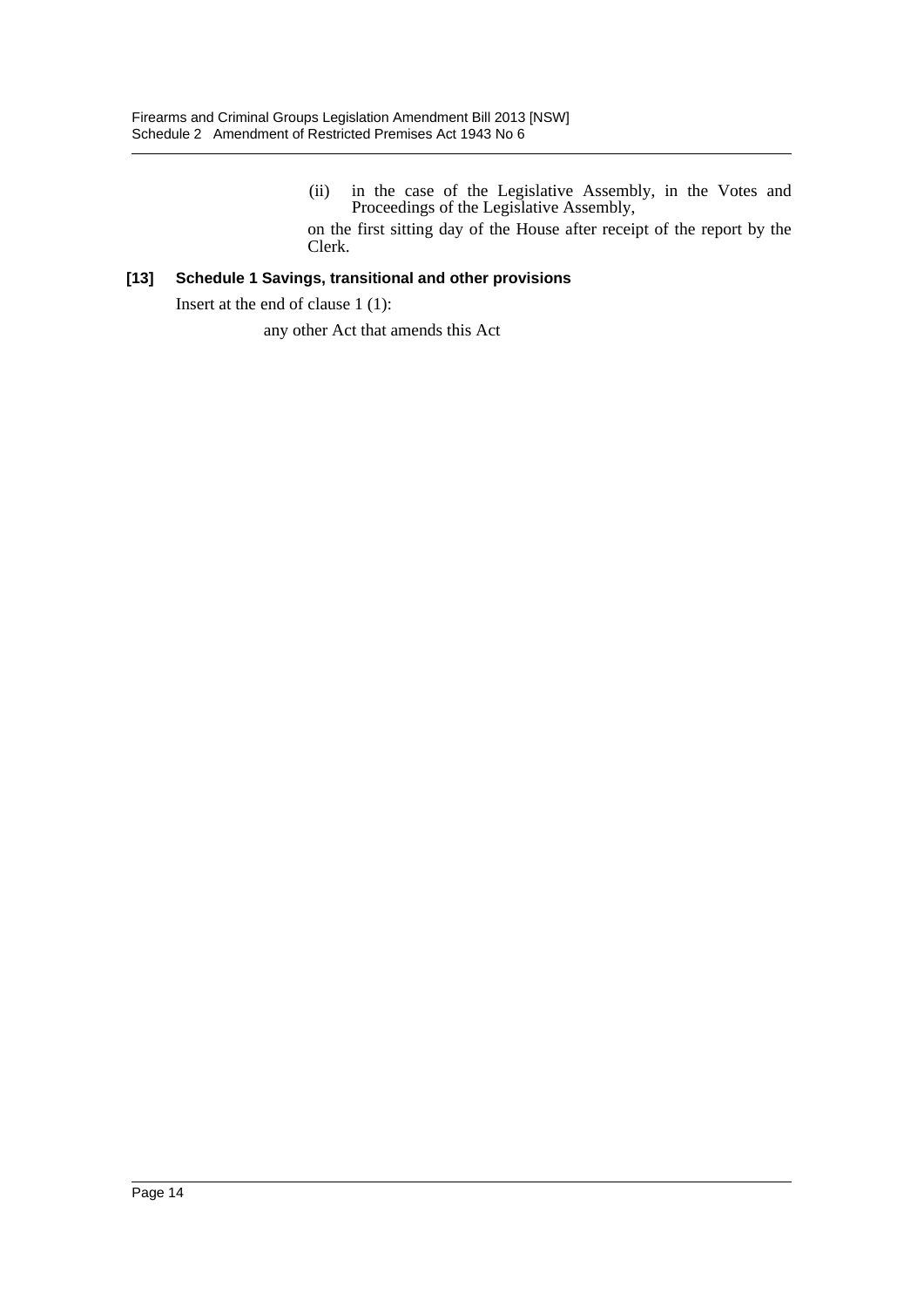## <span id="page-15-0"></span>**Schedule 3 Amendment of Crime Commission Act 2012 No 66**

## **[1] Section 4 Interpretation**

Insert in alphabetical order in section 4 (1):

*criminal group* has the same meaning as in section 93S of the *Crimes Act 1900*.

## **[2] Section 10 Principal functions of Commission**

Insert after section 10 (1) (a):

(a1) to investigate matters relating to the criminal activities of criminal groups referred to the Commission by the Management Committee for investigation,

## **[3] Section 16 Definitions**

Omit the definition of *things of a relevant kind*. Insert instead:

*things of a relevant kind* means a thing or things of a particular kind:

- (a) connected with a matter relating to a relevant criminal activity or serious crime concern, or the criminal activities of a criminal group, into or in respect of which the Commission is conducting an investigation, or
- (b) that may be used in evidence in proceedings for the taking, by or on behalf of the Crown in right of the State, of civil remedies in respect of a matter connected with, or arising out of, an offence to which the relevant criminal activity, serious crime concern or criminal activity of the criminal group relates.

## **[4] Section 17 Search warrants**

Omit section 17 (5). Insert instead:

(5) The statement must include a reference to the matter relating to a relevant criminal activity or serious crime concern, or the criminal activities of a criminal group, into or in respect of which the Commission is conducting an investigation and with which the things of the relevant kind are connected.

## **[5] Sections 18 (2) (a) and 53 (a)**

Omit "or serious crime concern" wherever occurring.

Insert instead ", serious crime concern or criminal activity of a criminal group".

## **[6] Section 51 Functions of the Management Committee**

Insert after section 51 (1) (b):

(b1) to refer (by a written notice in accordance with section 54) matters relating to the criminal activities of a specified criminal group to the Commission for investigation, and

## **[7] Sections 51 (2) and 54 (1) (b)**

Omit "or serious crime concern" wherever occurring.

Insert instead ", serious crime concern or criminal activity of the criminal group".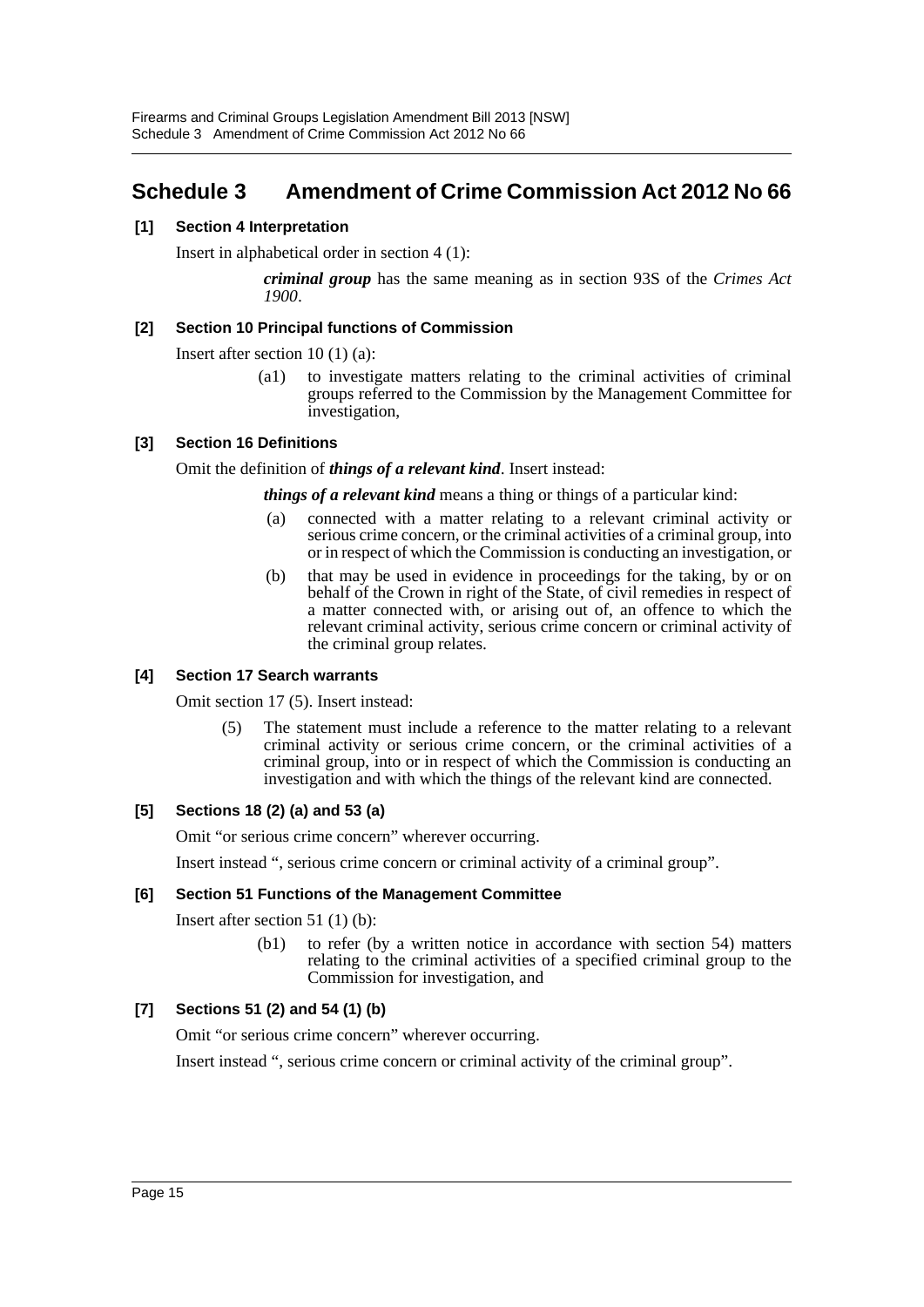## **[8] Section 54 Notices referring matters for investigation**

Omit "or serious crime concern" where firstly occurring in section 54 (1).

Insert instead ", serious crime concern or criminal activity of a criminal group".

## **[9] Section 56 Commission may request reference**

Omit section 56 (1) (a). Insert instead:

(a) a matter relating to a relevant criminal activity, serious crime concern or criminal activity of a criminal group for investigation, and

## **[10] Section 58 Task forces to assist Commission**

Omit "or a serious crime concern" from section 58 (1).

Insert instead ", serious crime concern or criminal activity of a criminal group".